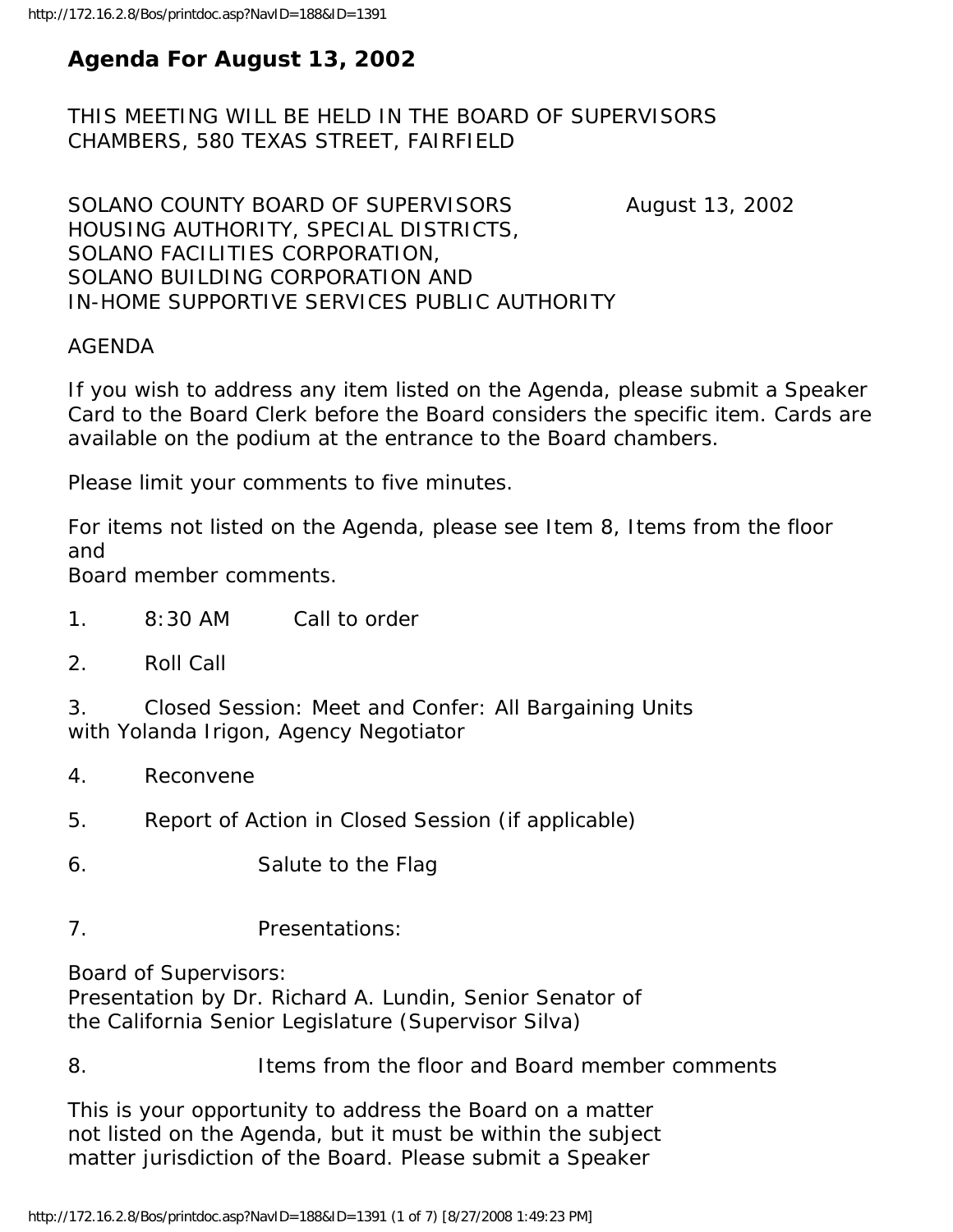Card before the first speaker is called and limit your comments to five minutes.

- 9. Additions to or Deletions from the Agenda
- 10. Approval of the Agenda
- 11. Approval of Consent Calendar

The Board considers all matters listed under the Consent Calendar to be routine and will adopt them in one motion. There will be no discussion on these items before the Board votes on the motion unless Board members, staff or the public request specific items be discussed and/or removed from the Consent Calendar. If you wish to address specific items on the Consent Calendar, please submit a Speaker Card before the Board takes action on the Consent Calendar and appropriately limit your comments to five minutes.

## CONSENT CALENDAR

GENERAL GOVERNMENT

12. Clerk of the Board of Supervisors:

Approval of Minutes: Budget Hearings July 8, 2002, Board of Supervisors July 8 and July 23, 2002

13. General Services:

A) Approval of a sublease agreement with Fidelity National Title Insurance Company to provide 24,000 square feet of temporary office space at 470 Chadbourne Road, Fairfield beginning September 1, 2002 and ending on March 31, 2004 with a monthly base rent of \$21,600 for the Departments of Environmental Management, Public Guardian and Public Defender during construction of the Solano County Government Center; approve a sole-source agreement in the amount of \$147,300 with John F. Otto, Inc., Sacramento for tenant improvements at 470 Chadbourne Road, Fairfield; authorize the County Administrator to sign the agreement (current fiscal year impact of \$216,000) B) Approval of a Notice of Completion for the construction of

Belden's Landing Water Access Facility Project, located on the Montezuma Slough at Grizzly Island Road constructed by Dutra Materials, San Rafael

14. Human Resources: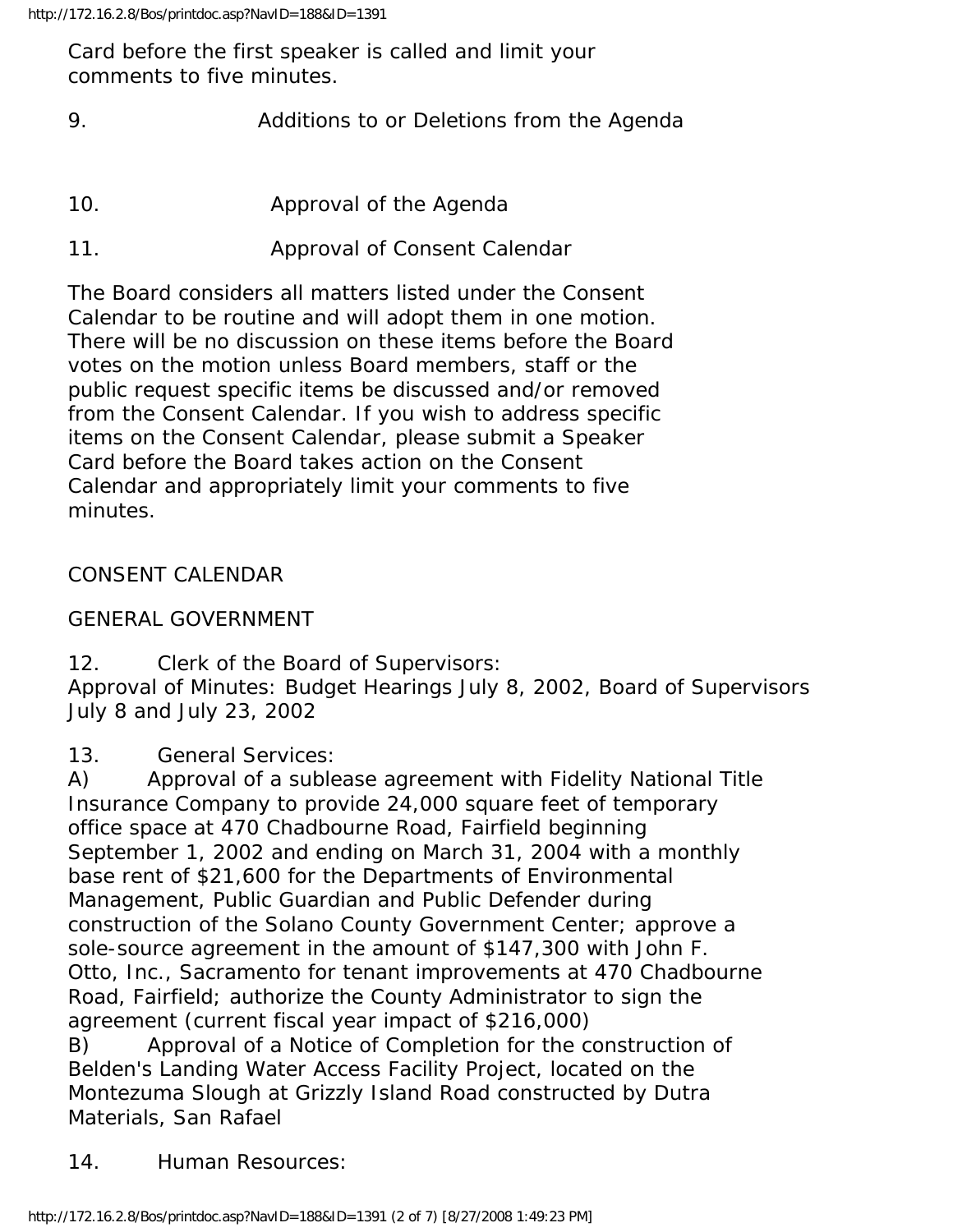Approval of a Side Agreement on Compensation for Travel to Required Training reached with SEIU Local 1280 on June 14, 2002

## HEALTH AND SOCIAL SERVICES

15. Health and Social Services:

Approval of a resolution amending the Allocation List to add 1.0 FTE Health Education Assistant to provide HIV/AIDS education, outreach and referral (salary and benefits totaling \$40,686 included in FY2002/03 extra help budget)

## CRIMINAL JUSTICE

16. Superior Court of California, County of Solano: Adoption of a resolution retaining up to \$8.00 of the Limited Civil Filing Fee to supplement current funding of an Alternative Dispute Resolution Program within Solano County

## 17. Probation:

Adoption of a resolution authorizing application for continued Federal funding to June 30, 2003 in the amount of \$99,999 for the Intermediate Sanctions Grant for higher risk juveniles through the Office of Criminal Justice Planning; authorize the County Administrator to sign the grant award agreements; approval of an appropriation transfer request appropriating expenditures and revenues in the amount of 99,999 (4/5 vote required); adoption of a resolution amending the Allocation List to add 1.0 FTE Senior Deputy Probation Officer

#### LAND USE/TRANSPORTATION

18. Transportation:

Adoption of a resolution certifying the mileage of County maintained roads as 600.311 miles

OTHER: None

SPECIAL DISTRICTS GOVERNED BY THE BOARD OF SUPERVISORS:

Rural North Vacaville Water District

19. Environmental Management:

Confirm authorized expenditures and approve Amendment No. 11 for \$104,691 to the Professional Services Agreement with California Water Service Company and to increase the contract amount under Exhibit B-1 to Amendment No. 9 to \$1,564,098; amend project budget to transfer \$30,327 from project construction contingency to professional services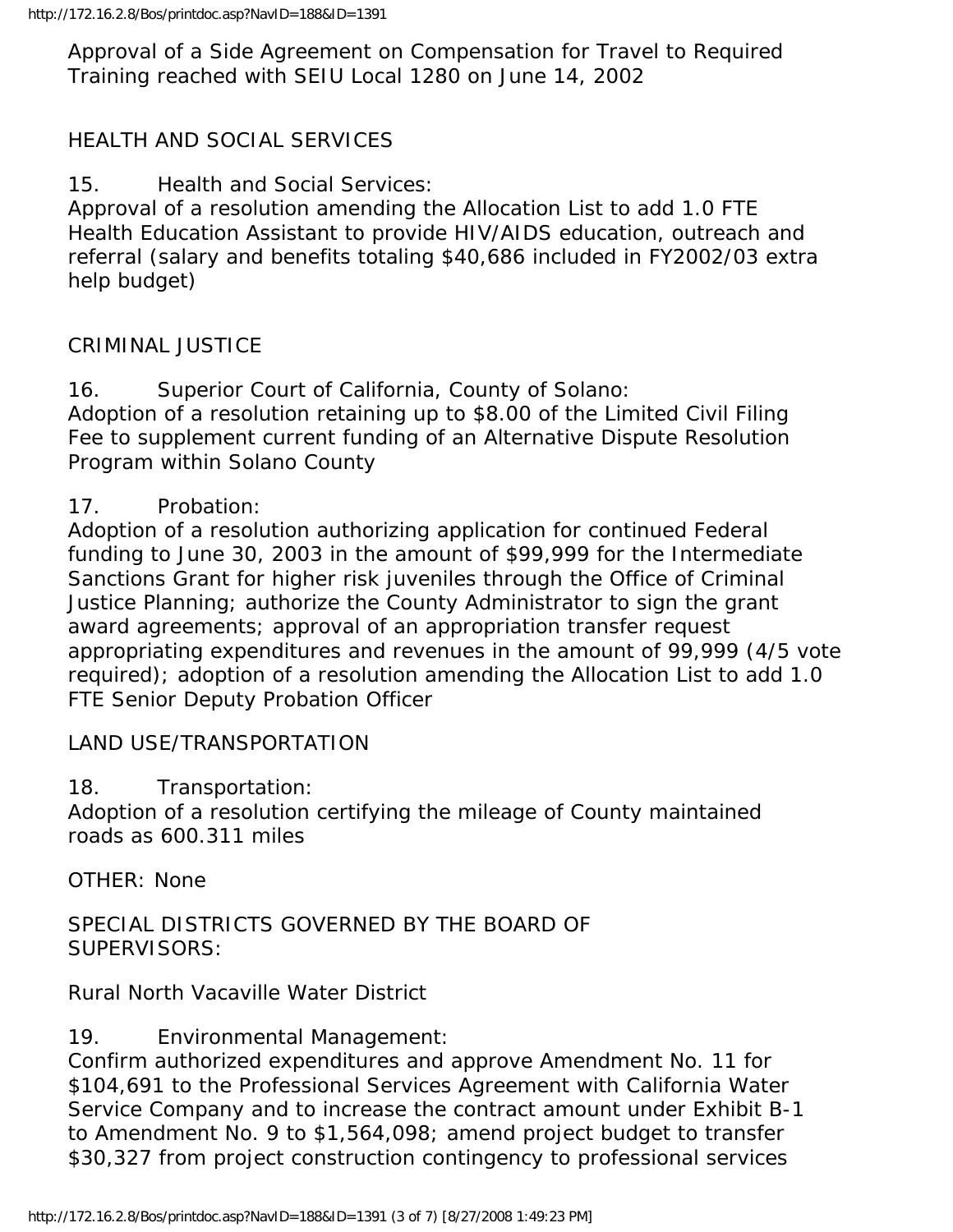contingency; and confirm authorized expenditures and approve Construction Contract Amendment No. 4 for \$21,787 and authorize the General Manager to sign

## SCHEDULED CALENDAR

20. Rescheduled Consent Items: (Items pulled from Consent Calendar above)

- $(A)$   $E)$
- B) F)
- $(C)$   $G)$
- $D)$  H)

GENERAL GOVERNMENT

21. County Administrator:

A) Receive status report on legislation of importance to Solano County and take action as recommended

B) Consider approval of the terms and conditions contained in a Memorandum of Understanding between the County and the City of Vacaville providing for the transfer of 650 low and very low income units of the Regional Fair Share Housing Allocation to the City of Vacaville; provide input on the negotiation of a formal agreement

C) Reconfirm inclusion of the construction of a new Probation Building in Phase One of the County Government Center Project; authorize inclusion of two Library construction projects in the Government Center Financing Package; authorize the County Administrator to secure up to \$115.2 million in financing for these projects; reaffirm the continued use of Linhart, Peterson, Powers and Associates for professional services for County Capital Projects

D) Consider approval of a proposal to establish a four-day work week schedule, including closing certain County offices on Friday of each week for a one-year trial period for departments and employees in the Old County Courthouse and Courthouse Annex buildings

E) Consider approval of a Memorandum of Understanding with the Superior Court of California, County of Solano for FY2002/03; approval of an appropriation transfer from General Fund Contingencies in the amount of \$630,428 (4/5 vote required)

## HEALTH AND SOCIAL SERVICES:

22. Health and Social Services: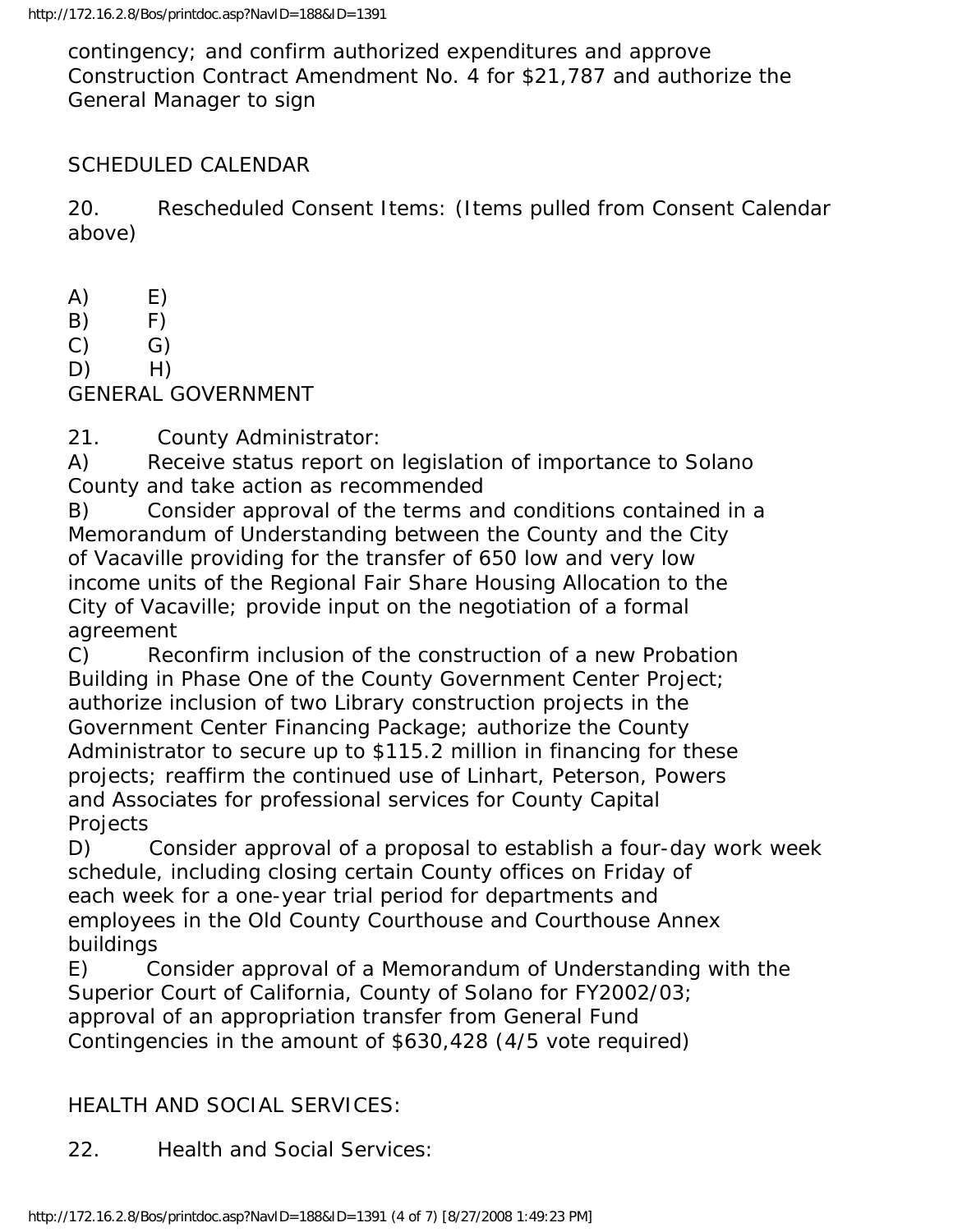Consider approval of a renewal agreement with Robert P. Dickey, M.D. in the amount of \$98,500 to provide medical consulting services for the Department's divisions of California Children's Services, Family Health Services and Eligibility Services for the period September 1, 2002 through August 31, 2003 (continued from June 11, 2002)

## CRIMINAL JUSTICE

## LAND USE/TRANSPORTATION

## 23. Transportation:

Consider adoption of Traffic Order Number 379 establishing 45 mph and 50 mph speed limits on Pleasants Valley Road, and a 50 mph speed limit on a portion of Cherry Glen Road (Vacaville area)

OTHER: None

#### MISCELLANEOUS ITEMS

24. Appointments/Resignations to Boards and Commissions:

A) Board of Supervisors:

Appointment of Tony Pearsall to the Rockville Cemetery District

B) Treasurer/Tax Collector/County Clerk: Appointment of Walter Wallace and Frank Remkiewicz as alternates to the Treasury Oversight Committee

C) County Administrator's Office: Appointment of Robert Fulton to the Solano County Assessment Appeals Board

2:00 p.m.

25. Transportation: Conduct a noticed/published hearing to consider approval of a resolution to vacate a portion of Vaca Street and First Street in Elmira

#### 26. Adjourn

#### MEETING CALENDAR

8/13 2:00 p.m. Solano Partnership Against Violence, 1735 Enterprise Dr., Bldg. 3, FF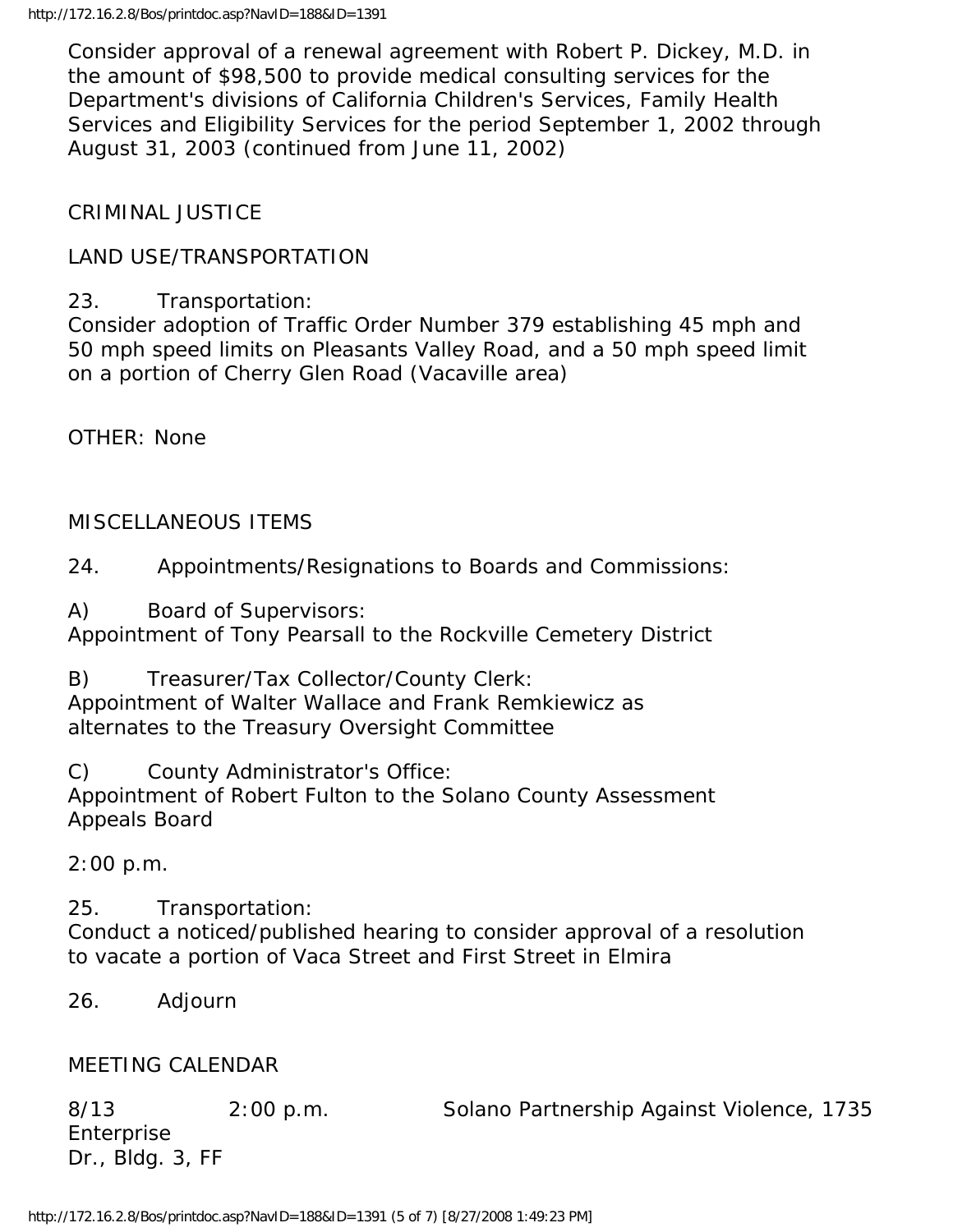8/13 4:00 p.m. Maternal, Child, and Adolescent Health Advisory Board, 1735 Enterprise Dr., Bldg. 3, Gain Conf. Rm., FF 8/14 6:30 p.m. SIDS Advisory Committee, 300 Hospital Dr., Basement Classrooms, Vallejo 8/14 6:00 p.m. Solano Transportation Authority, 333 Sunset Ave, Suite 230, Suisun 8/14 9:00 a.m. Yolo-Solano Air Quality Management District, 1947 Galileo Court, Suite 103, Davis 8/14 6:15 p.m. Solano County Fair Board of Directors, Administration Building, Solano County Fairgrounds, Vallejo 8/14 6:00 p.m. Alcohol and Drug Advisory Board, 1735 Enterprise Dr., Bldg. 3, Conf. Rm. 1, FF 8/15 10:00 a.m. Solano County Zoning Administrator, Environmental Management, 601 Texas St., FF 8/15 1:00 p.m. BCDC, MetroCenter, 101 Eighth St., Oakland 8/15 4:30 p.m. Solano County Community Action Agency Advisory Board, 320 Campus Lane, Suisun 8/19 12:00 p.m. Child Abuse Prevention Council, Solano County Office of Education, Waterman Room, 5100 Business Center Dr., FF 8/20 6:00 p.m. Local Mental Health Board, 1745 Enterprise Dr., Bldg. 2, 2nd Floor, Green Conf. Rm., FF 8/21 9:30 a.m. BAAQMD 939 Ellis St., San Francisco 8/21 2:00 p.m. Health & Social Services Subcommittee, Board of Supervisors Chambers, 580 Texas St., FF 8/21 4:00 p.m. Solano County Equal Employment **Opportunity** Committee, 580 Texas St.,Third Floor CAO Conference Room, FF 8/22 2:00 p.m. Solano County Child Care Planning Council, Children's Network, 2320 Courage Dr., Ste. 107, Fairfield 8/27 9:00 a.m. Board of Supervisors, 580 Texas St., FF